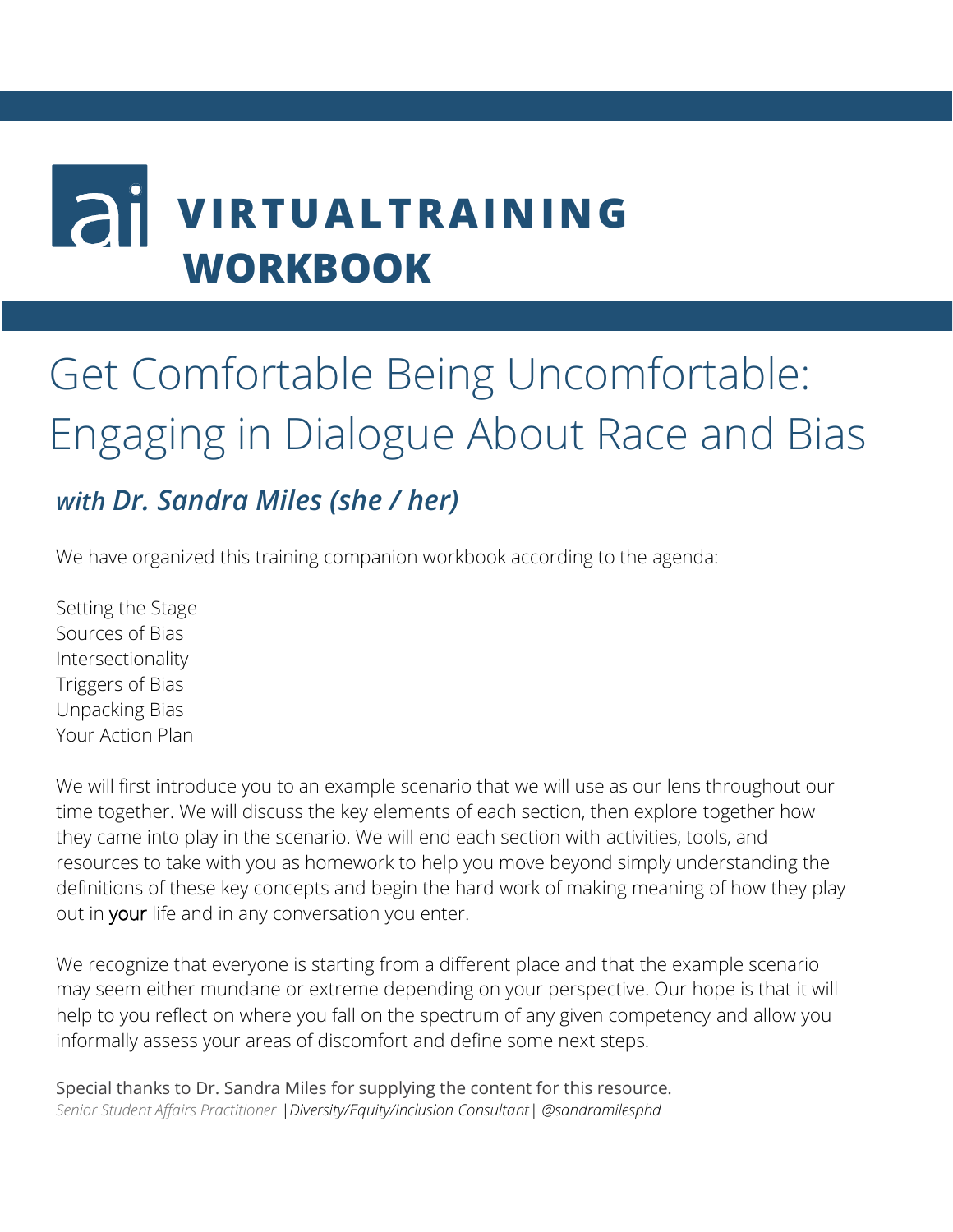## **Setting the Stage**

## **Learning Goals**

- Increased capacity to recognize and accept personal, internalized bias.
- Increased capacity for interrupting personal biased reactions and responses in real time.
- Increased ability to understand the impact of intersectionality.
- Tools to help continuously uncover and deepen the understanding of personal biases.
- Tools to compassionately help others recognize their own biases.

## **Ground Rules**

- We agree that this workshop centers around educational experiences in the United States and acknowledge that acknowledge that there are participants from other countries who may have other experiences.
- We agree that this workshop will not teach you how to not be racist or biased.
- We will assume that everyone participating is a good person.
- We need to agree that we are safe and not in any danger, even if we feel uncomfortable.
- We need to be willing to be uncomfortable.
- We will be honest in a way that prioritizes honesty, not what people think of us.
- We will resist the urge to get defensive.
- We will share and consider examples of our own behavior.
- We will give grace.

### **The Scenario & Characters**

Each person referenced holds a similar "rank" in different areas of Equity University. There is no overt power differential between them. They are colleagues, peers, and friends. The three of them have had a standing lunch appointment every Thursday for the past 2 years. Initially, these lunches were to make sure their respective areas remained in communication, but each of them have come to value this time and each other. In fact, they have begun to have occasional "no work allowed" dinners just to relax outside of work.

- Shana Stanford African American woman; Associate Professor of Statistics at Equity University (EU)
- Angela Harvard White American woman; Dean of Business Services at EU
- Raphael Princeton Puerto Rican man; Director of Academic Support Programs at EU

*Please Note: For the purpose of this scenario activity, we will focus on more surface-level identities. We acknowledge that identity is complex and that there is much about these characters that we do not know.*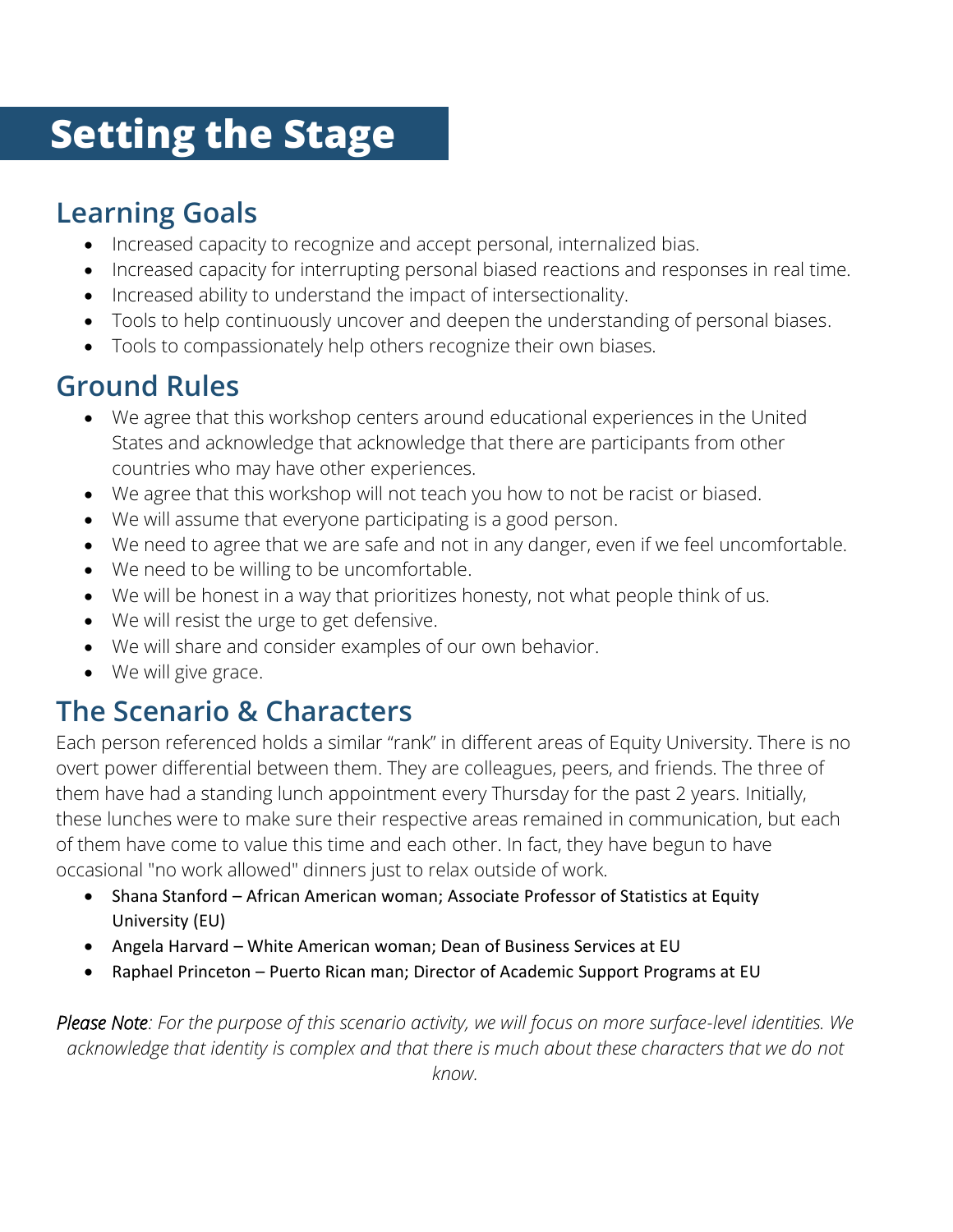### **The Uncomfortable Conversation**

#### During a conversation related to a campus budget meeting, Shana, Angela, and Raphael debrief and try to think of ways they can work together to increase student enrollment.

Shana: I'm thinking about reaching out to Admissions to ask if their recruitment team could increase their engagement with some of the local high schools where we place our student teaching interns. We really haven't done everything possible to tap into our local market. Ang, how many additional students would we need to enroll to add \$1 million to the budget? Angela: Well, I don't think recruiting at our local high schools will work.

#### Shana: Why not?

Angela: Well, you know- most of the high schools here are very urban and we don't have the academic support structures in place to be able to cater to their needs. Right Raphael? Raphael: I'm not sure what you mean.

Shana: I'm also confused. Are you saying that students of color can't do well here academically? Angela: Listen, I know we want to increase diversity and everything, but in terms of the budget, I just don't think it would be wise to bring in a group of students that we know we can't retain.

That will cost us more in the long run.

Shana: Wow… I can't believe you're saying this – there is so much bias in your comments I don't even know where to start. All I asked you for was a number. Let Raph and I handle student recruitment and support. That's our job and we do our jobs very well.

Angela: You don't have to get hostile; I'm trying to be helpful. I'm not a bigot – I'm a woman, I know it feels like to be discriminated against. I just don't want us to take advantage of anyone. Ethically, it would be wrong for us to take these students money when we know they won't be successful.

Shana: Hostile? So now you're placing your stereotypes on me? Listen – it is not a fact that local students won't do well here based on the color of their skin.

Angela: I never said that!

Shana: Raphael – what did you hear her say?

Raphael: Well, she didn't say they wouldn't do well based on the color of their skin but, Ang, it did sound like you were suggesting that students from urban areas were less capable without any evidence other than where they are going to school. And it is a known fact that most of the students in those schools are black and brown.

Angela: So now you're ganging up on me?

Shana: No one is ganging up on you. We are holding you accountable for what you said. It was unnecessary, inappropriate, and wrong.

Angela: \**starts crying\** I just don't understand why you are attacking me. Faculty always do this. You speak to people like their feelings don't matter. I was only trying to help. I care about those kids and I don't want to put them in a situation where they will be set up to fail.

Shana: This is ridiculous. So, you're a victim now? What difference does it make that I'm a faculty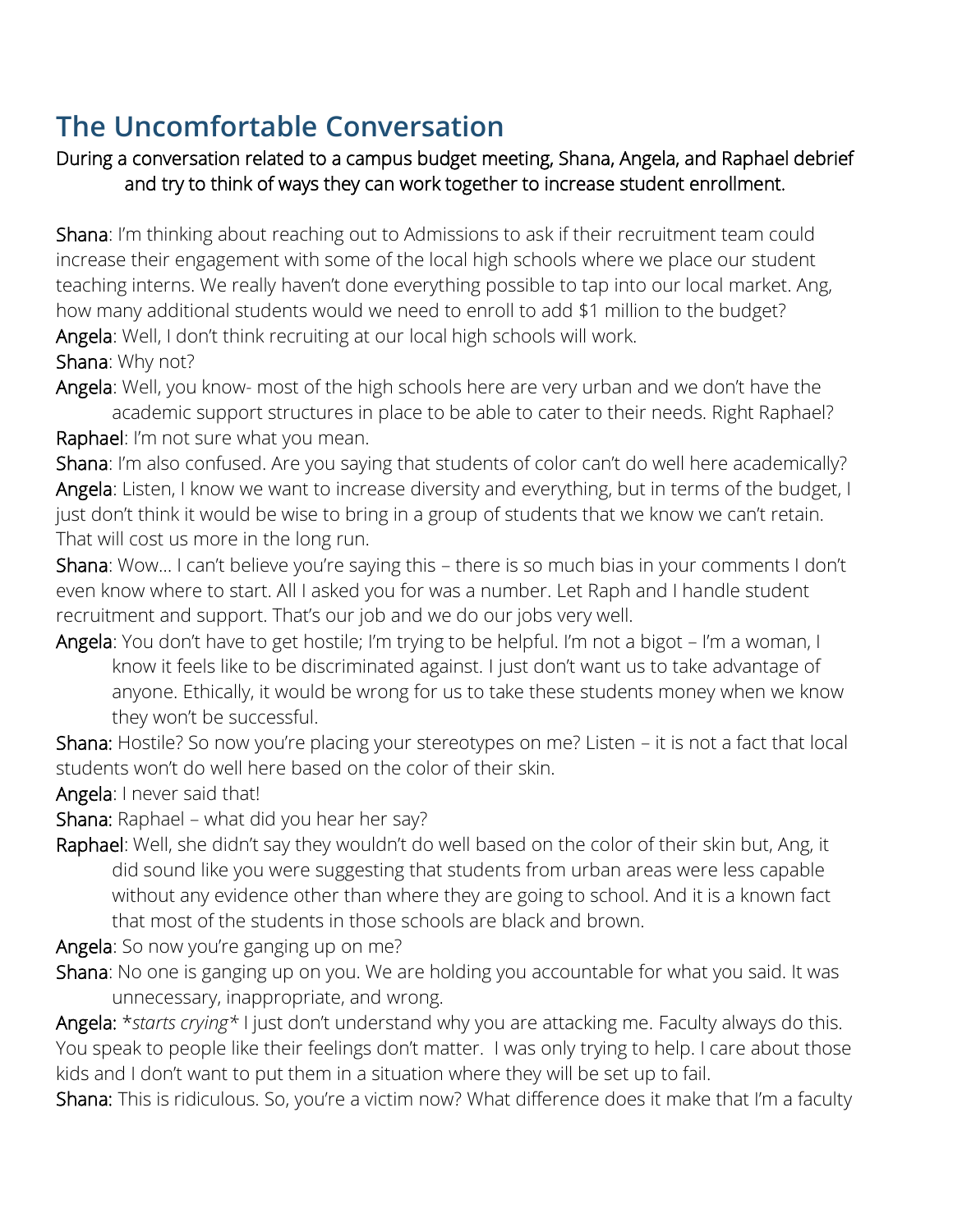member? You are basically saying these students don't belong here without seeing a single transcript or test score. But *you're* the victim? You may be a woman, but I'm a *Black* woman and I have seen people like you try to stop people like me from having opportunities and disguise their racism as care and concern my whole life. As long as I'm here, all prospective students will get a fair chance.

- Angela: \**sobbing*\* I can't believe you are accusing me of being racist! I have never been hateful towards anyone in my life!
- Raphael: It's ok, Angela you don't have to cry. Shana isn't calling you racist, she's just saying that your comments were hurtful and could have a negative impact whether or not that was your intent.
- Angela: \**continues crying*\* That's easy for you to say, no one is calling you racist or putting words in your mouth. I'm really hurt right now.
- Raphael: Ang, no offense but this is why people don't want to have honest conversations about race with white women. The minute someone makes you uncomfortable you start crying and the whole conversation shuts down and becomes about your feelings instead of the real issue.
- Angela: What?! So, you don't want to talk to me because I'm white? Who is racist now? If I said the same thing about you then you'd want to report me to HR! I'm not going to report you, but if I did you'd be in a lot of trouble.
- Raphael: Are you threatening me? I'm literally the only man of color at the Director level and you would threaten my job? I'm trying help you understand how Shana is feeling, I didn't say I didn't want to talk to you because you're white.
- Shana: I can't believe this is happening. Raph you can stay here if you want, but I no longer feel safe to speak freely. From now on, if we need to discuss anything work related let's just discuss it via email.
- Angela: Shana are you saying you don't want to have our lunches anymore?
- Shana: I'm saying this conversation has revealed something in you that is making me very uncomfortable, so no – I don't want to have these lunches anymore.
- Angela: What do you mean? What has been revealed? I have always been kind to you.
- Shana: Kindness doesn't matter if you don't respect me.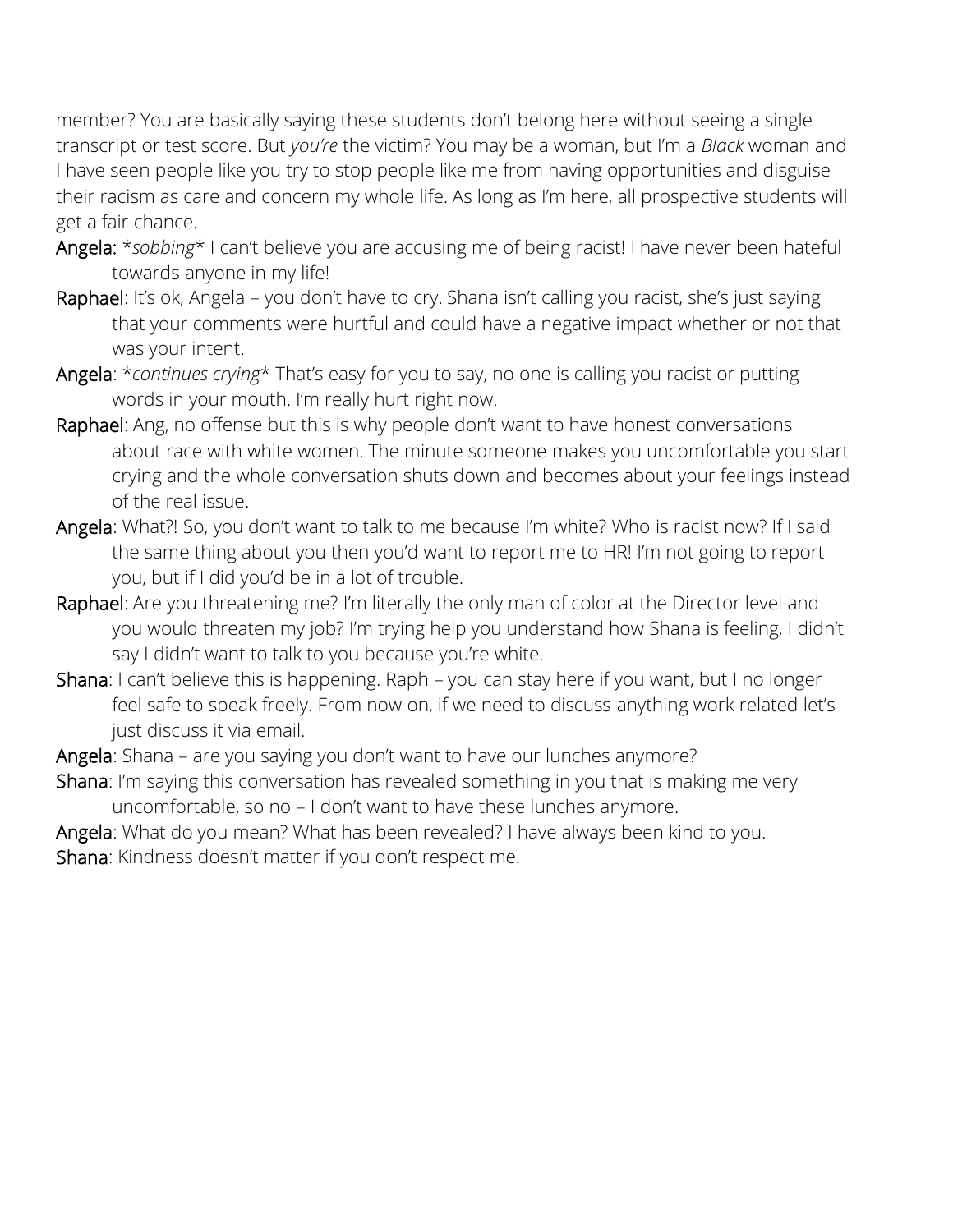Processing Space: Take a moment and use the space below to write down 2-3 words that describe what emotions you felt while reading the conversation.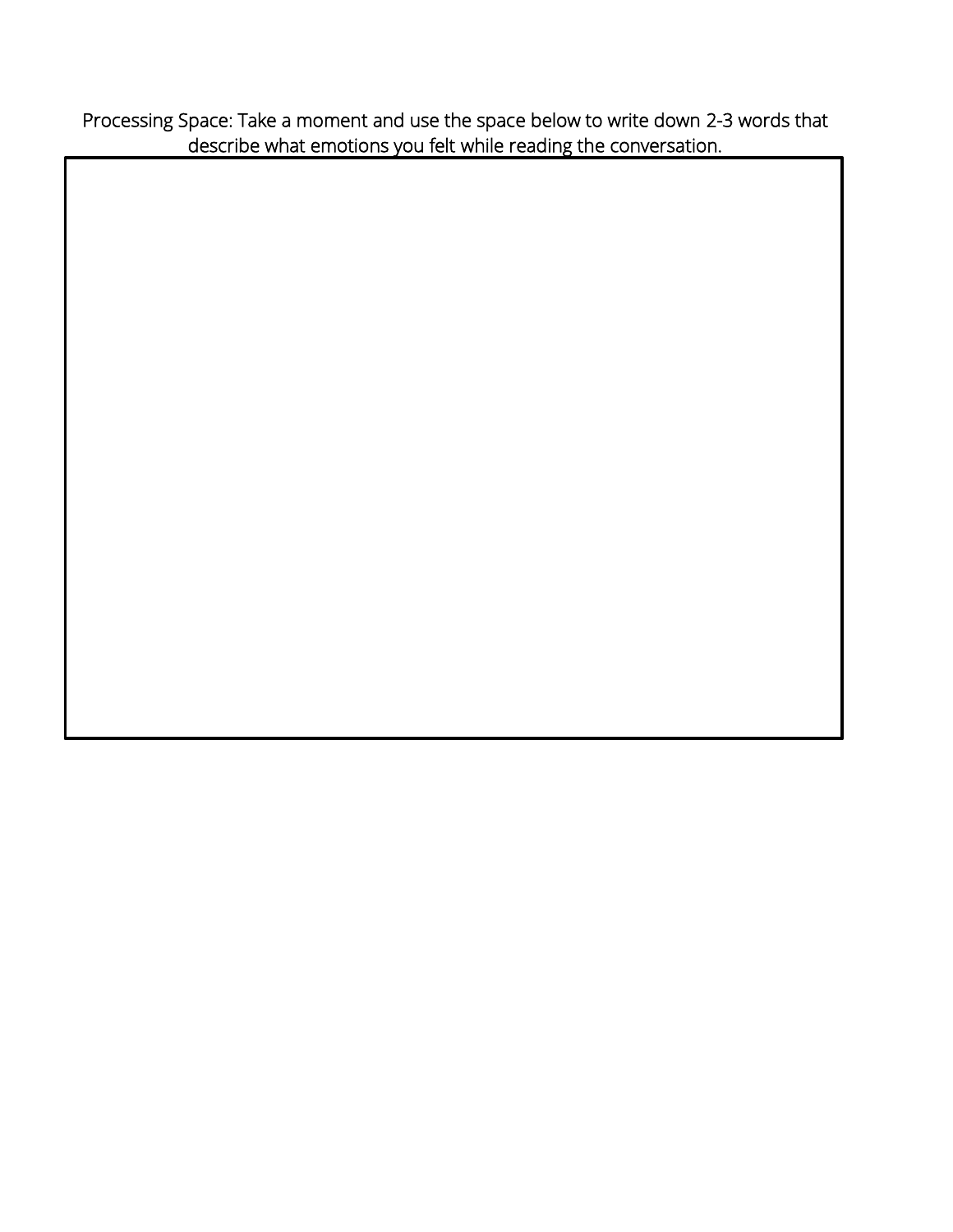## **Understanding Bias**

#### **What is Bias?**

- Bias is the core of unwelcoming environments and the cause of microaggressions.
- Implicit/Subconscious bias is bias that we are **unaware** of or **mistaken** about their nature.
- Rather than being neutral, we have a preference for (or aversion to) a person or group of people.
- When we have attitudes towards people or associate stereotypes with them without our conscious knowledge that is subconscious bias.
- When we are clear and feel justified in having attitudes towards people or associating stereotypes with them that is overt/conscious bias.
- Bias causes us to have feelings and attitudes about other people based on characteristics such as race, ethnicity, age, and appearance.

## **How Does Bias Develop?**

- Over the course of a lifetime beginning at a very early age
- Through exposure to direct + indirect messages
- Through every type of media
- With reinforcement (or reflection) from our peers, family, teachers, coaches and others.

## **Characteristics of Bias**

- Pervasive Everyone possesses biases even those committed to being impartial
- Implicit and explicit biases are related but distinct mental constructs. They are not mutually exclusive and may reinforce someone.
- Our implicit associations do not necessarily align with our declared beliefs or explicit stances.
- We tend toward biases that favor our own ingroup but could be the reverse, too.
- Implicit biases are malleable and can be unlearned with debiasing techniques.

## **Subconscious Bias Can Lead to…**

- Discrimination
	- o EX: Calling the police on someone who is not breaking the law.
- Incorrect Assumptions
	- o EX: Assuming a person with a disability will be "too much trouble" to hire.
- Stereotypes
	- o EX: Assuming all students of color come from broken and/or low-income homes.
- Microaggressions
	- o EX: Asking a person of color about their credentials.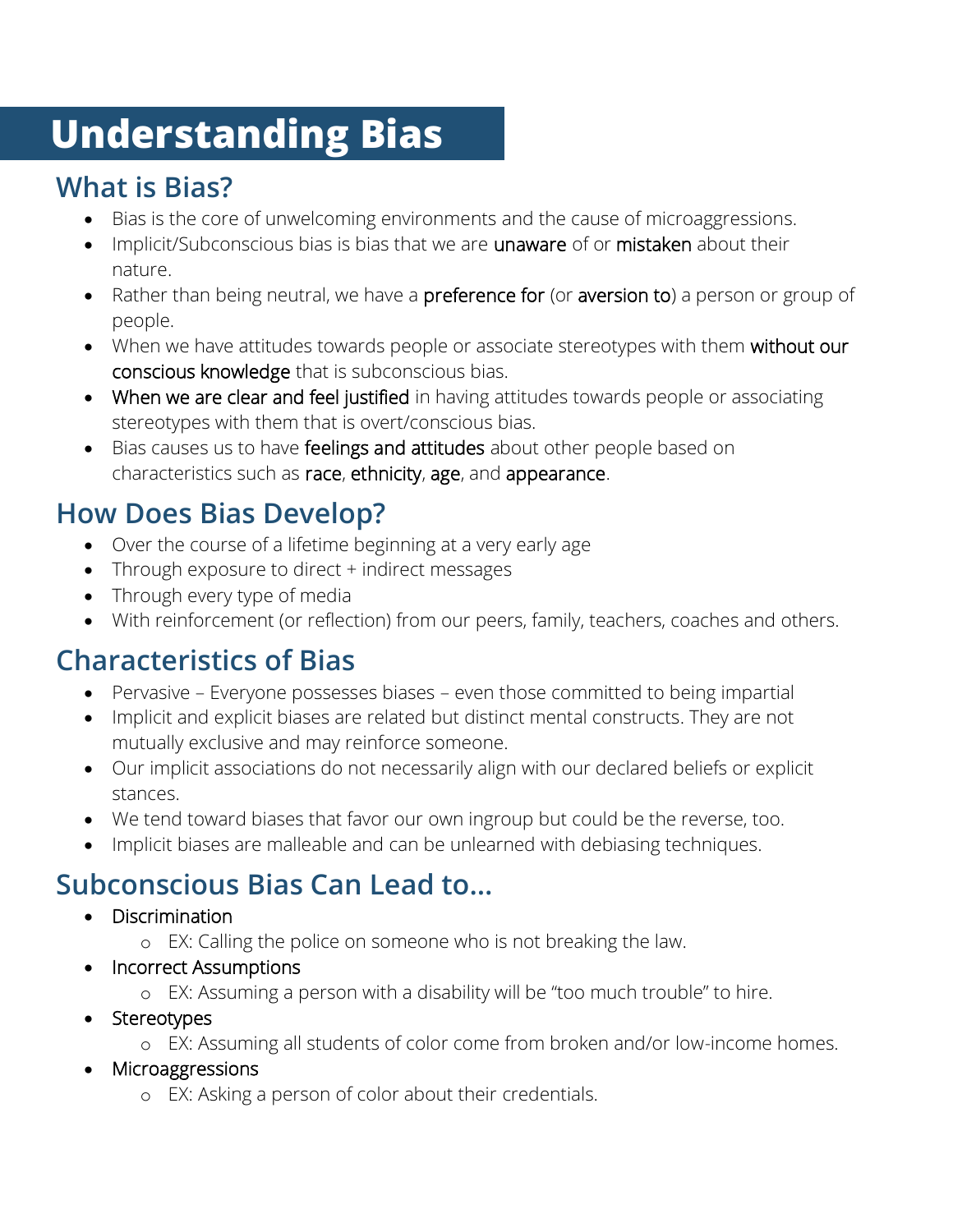## **Sources of Bias \*the chart below was developed by Dr. Kathy Obear and is included with permission.**



| PRIVILEGED GROUP                    |                                | <b>MARGINALIZED GROUP</b>                         |  |
|-------------------------------------|--------------------------------|---------------------------------------------------|--|
| Late 30's to late 50's/early 60's   | 1. Age                         | Younger; Older                                    |  |
| White                               | 2. Race                        | Person of Color; People who identify as           |  |
|                                     |                                | Biracial/Multiracial                              |  |
| Male                                | 3. Sex Assigned at Birth       | Female; Intersex                                  |  |
| Cisgender                           | 4. Gender Identity             | Transgender; Gender Nonconforming;                |  |
|                                     |                                | <b>Gender Queer</b>                               |  |
| President, Vice Presidents, Deans,  | 5. Hierarchical Level          | Students, Graduate Teaching Assistants,           |  |
| Directors, Faculty, Supervisors     |                                | direct service staff                              |  |
| Heterosexual                        | <b>6. Sexual Orientation</b>   | Gay; Lesbian; Bisexual; Queer; Questioning        |  |
| Upper class; Upper middle class;    | 7. Social Class                | Working class; Living in poverty                  |  |
| Middle class                        |                                |                                                   |  |
| Graduate or 4-year degree; highly   | 8. Educational Level;          | High school degree; 1 <sup>st</sup> generation to |  |
| valued school; private school       | <b>Credential; Certificate</b> | college; less valued school; public school        |  |
| Christian (Protestant; Catholic)    | 9. Religion/Spirituality       | Muslim, Jewish, Agnostic, Hindu, Atheist,         |  |
|                                     |                                | Buddhist, Spiritual, LDS, Jehovah Witness,        |  |
|                                     |                                | Pagan,                                            |  |
| U.S. born                           | 10. National Origin            | "Foreign born;" Born in a country other           |  |
|                                     |                                | than the U.S.                                     |  |
| Not disabled                        | 11. Disability Status          | People with a physical, mental, emotional         |  |
|                                     |                                | and/or learning disability; People living with    |  |
|                                     |                                | AIDS/HIV+                                         |  |
| "American;" Western European        | 12. Ethnicity/Culture          | Puerto Rican; Navajo; Mexican; Nigerian;          |  |
| heritage                            |                                | Chinese; Iranian; Russian; Jewish                 |  |
| Fit society's image of attractive,  | 13. Size, Appearance,          | Perceived by others as too fat, tall, short,      |  |
| beautiful, handsome, athletic       | Athleticism                    | unattractive, not athletic                        |  |
| Proficient in the use of "Standard" | 14. English Literacy           | Use of "non-standard" English dialects;           |  |
| English                             |                                | have an "accent"                                  |  |
| Legally married in a heterosexual   | 15. Marital Status             | Single; divorced; widowed; same sex               |  |
| relationship                        |                                | partnership; unmarried heterosexual               |  |
|                                     |                                | partnership                                       |  |
| Parent of children born within a 2- | 16. Parental Status            | Unmarried parent; do not have children;           |  |
| parent heterosexual marriage        |                                | non-residential parent; LGBTQ parents             |  |
| More years on campus                | 17. Years of experience        | New; little experience on campus                  |  |
| U.S. citizen                        | 18. Immigration Status         | People who do not have U.S. citizenship,          |  |
|                                     |                                | are undocumented                                  |  |
| Suburban; valued region of U.S.     | 19. Geographic region          | Rural; some urban areasless valued region         |  |
| Light skin; European/Caucasian      | 20. Skin color; phenotype      | Darker skin; African, Asian, Aboriginal           |  |
| features                            |                                | features                                          |  |
| Nuclear family with 2 parents in a  | 21. Family Status              | Blended family; single-parent household;          |  |
| heterosexual relationship           |                                | grandparents raising grandchildren; foster        |  |
|                                     |                                | family                                            |  |
| Extrovert; task-oriented;           | 22. Work Style                 | Introvert; process-oriented; creative;            |  |
| analytical; linear thinker          |                                | circular thinker                                  |  |

Developed by Kathy Obear, Ed.D., www.drkathyobear.com kathy@drkathyobear.com © The Center for Transformation and Change | Dr. Kathy Obear | All rights reserved.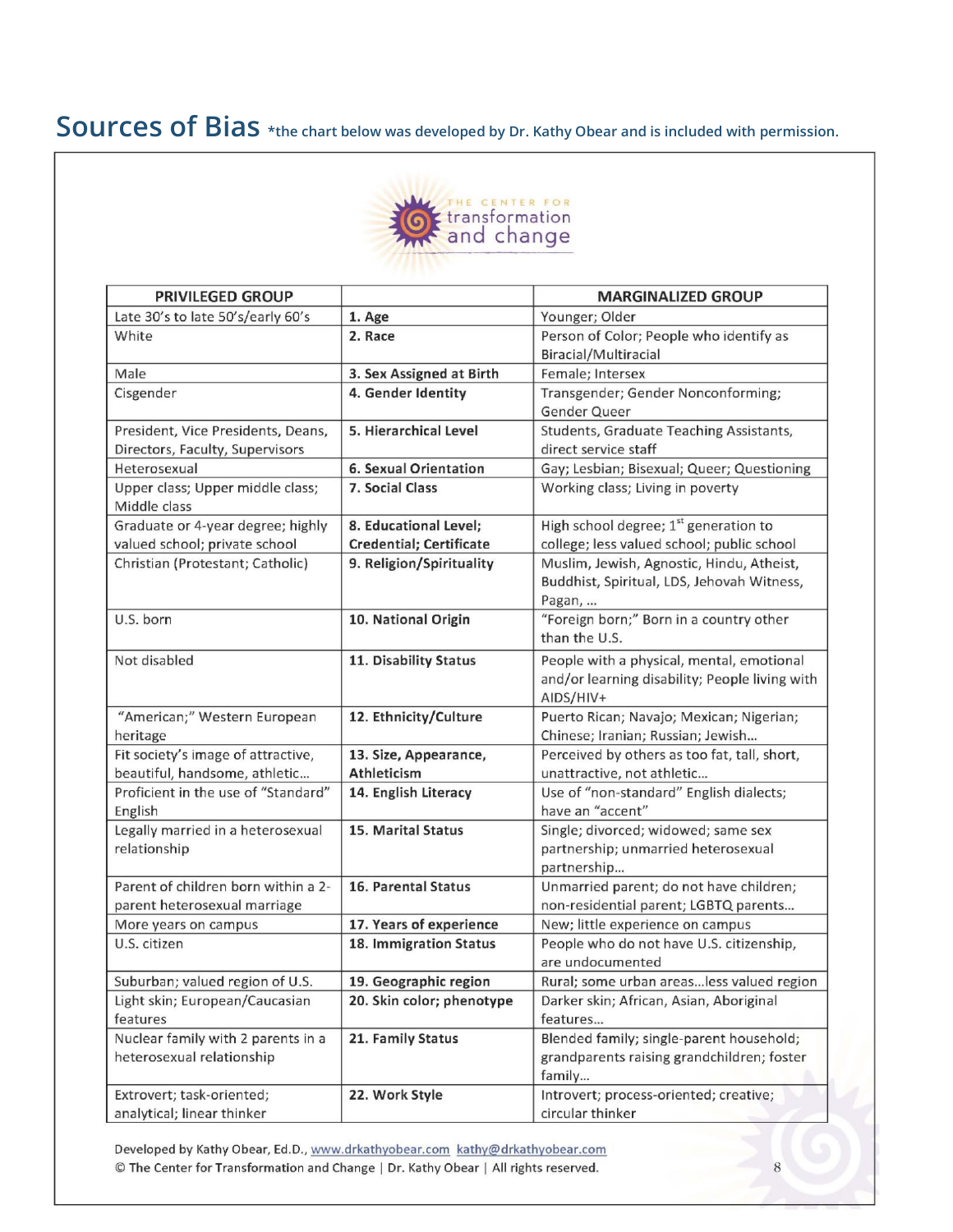## **Uncomfortable Conversation Scenario Activity 1**

How did bias show up for each person involved in the Uncomfortable Conversation?

| Shana Stanford    |  |
|-------------------|--|
| Angela Harvard    |  |
| Raphael Princeton |  |

#### **Action Plan Items: Bias Homework Activities**

- $\Box$  How Does My Privilege Turn into Bias?
- □ How Does it Feel When It Happens to You?

#### **Homework 1: How Does My Privilege Turn into Bias?**

Think of times when you have judged others who are different from yourself by your standards. In the space provided below, list a few examples of when those times went beyond internal judgement and became behavior.

Example: I chose not to hire an older candidate for fear of them being too difficult to train.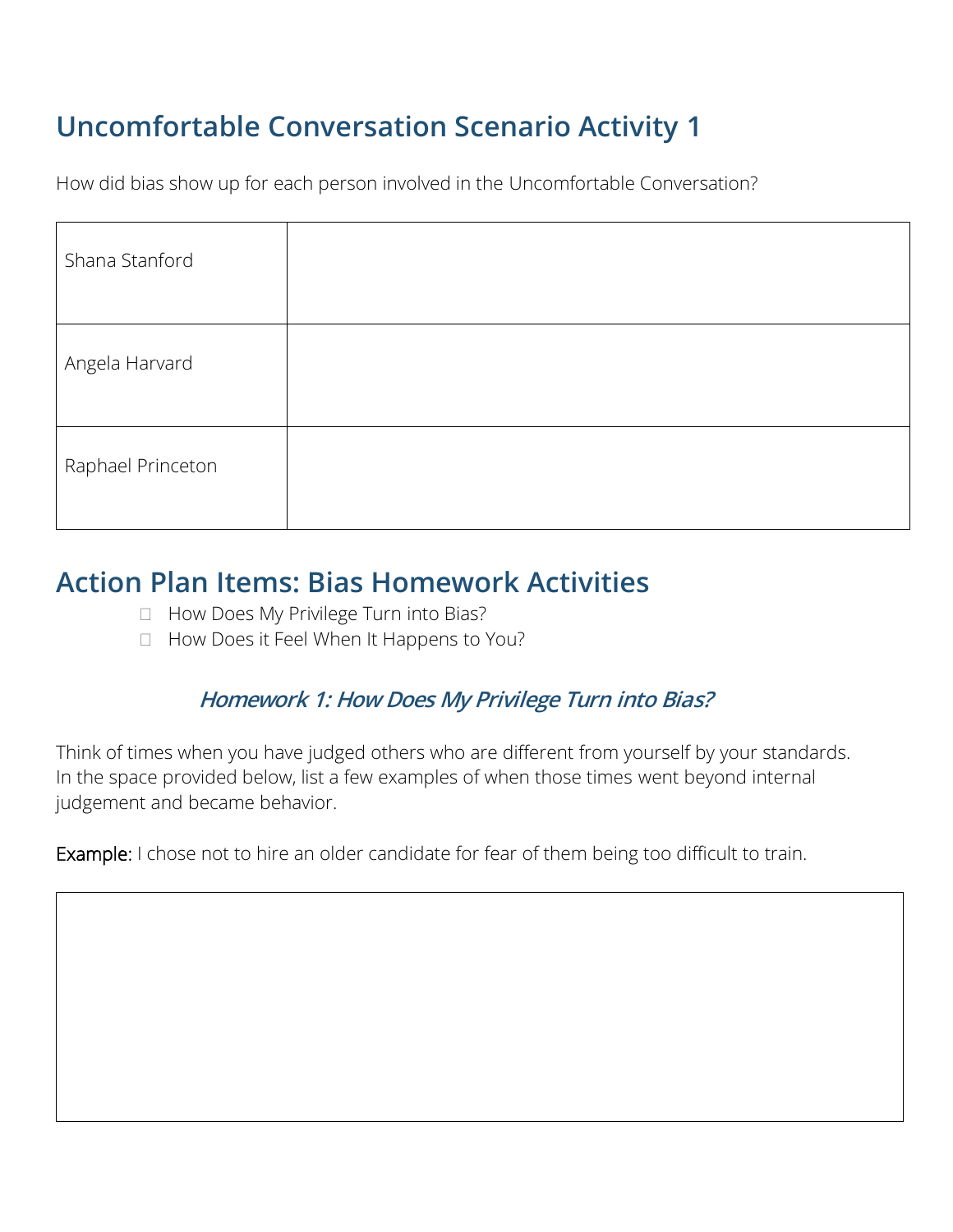| Impact on Me | Impact on the Other Person |
|--------------|----------------------------|
|              |                            |
|              |                            |
|              |                            |

Now, considering the examples above, in the columns below, list the impact this biased behavior had on you vs the impact on the other person.

#### **Homework 2: How Does it Feel When It Happens to You?**

In the section below, list a few examples of times when you have perceived or experienced bias directed towards you.

| Bias Incident Towards Me | How it Felt |
|--------------------------|-------------|
|                          |             |
|                          |             |
|                          |             |
|                          |             |
|                          |             |
|                          |             |

In consideration of the above exercises, did you find it easier to write down examples of times when you were biased or times when you experienced bias? Please explain.

What do you think it would take for you to become equally comfortable discussing the times when you displayed bias and when you experienced bias directed towards you?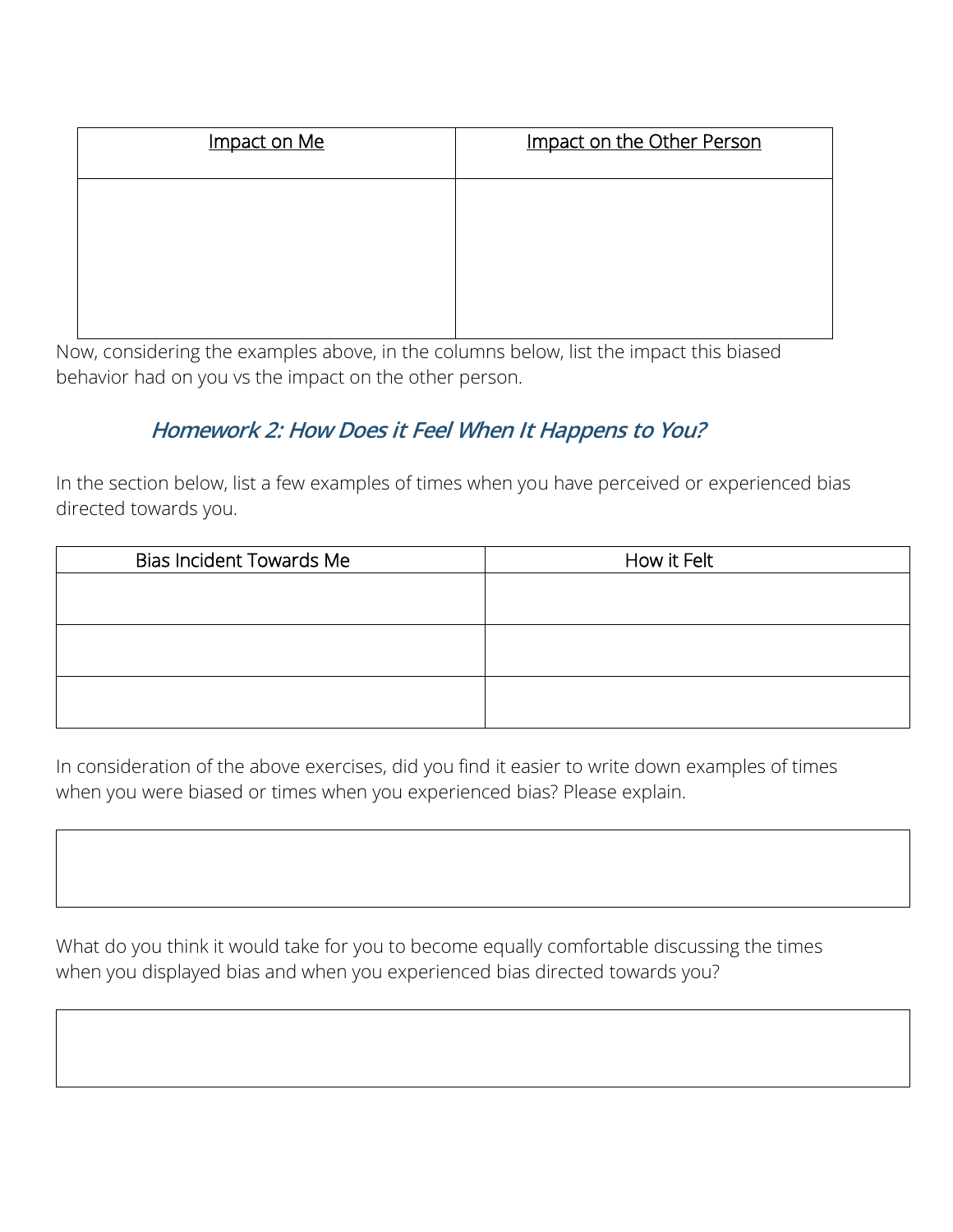## **Intersectionality**

#### **Intersectionality**

- Intersectionality, a concept defined by Kimberle Crenshaw (1989), describes the social, economic, and political ways in which identity-based systems of oppression connect, overlap, and influence one another.
- Intersectionality adds layers to privilege and marginalization and compounds the impact of bias.
- Individuals with intersecting identities tend to identify primarily with the most marginalized identity.

### **Uncomfortable Conversation Scenario Activity 2**

Thinking back to the Uncomfortable Conversation Scenario, what role did intersectionality have in the conversation for each person involved?

| Shana Stanford    |  |
|-------------------|--|
| Angela Harvard    |  |
| Raphael Princeton |  |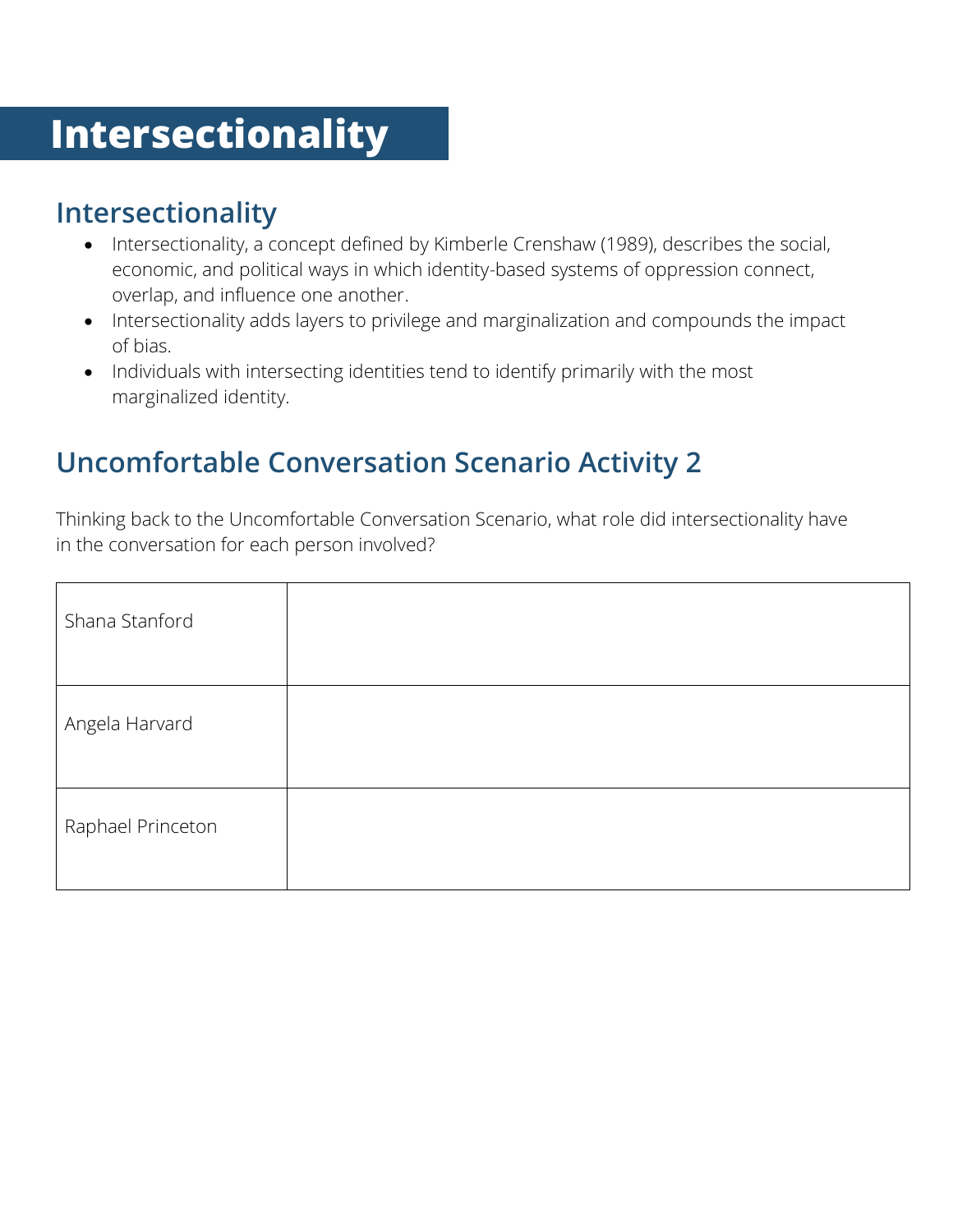#### **Action Plan Items: Intersectionality Homework Activity**

Intersectionality Reflection Questions

#### **Homework 3: Intersectionality Reflection Questions**

#### Take some time individually to reflect on the following questions.

- How might intersectionality impact conversations around race and bias?
- What nuances should be considered when entering these conversations with students or colleagues?
- What role did the Faculty vs. Staff dynamic play?
- In what ways do your social identities impact your personal and professional life?
- How do they show up during difficult conversations?

## **Triggers of Bias**

#### **What Does it Mean to be "Triggered"?**

Triggers are anything that remind someone of previous trauma. To be triggered is to have an intense emotional or physical reaction, such as a panic attack, after encountering a trigger. Related words: content warning.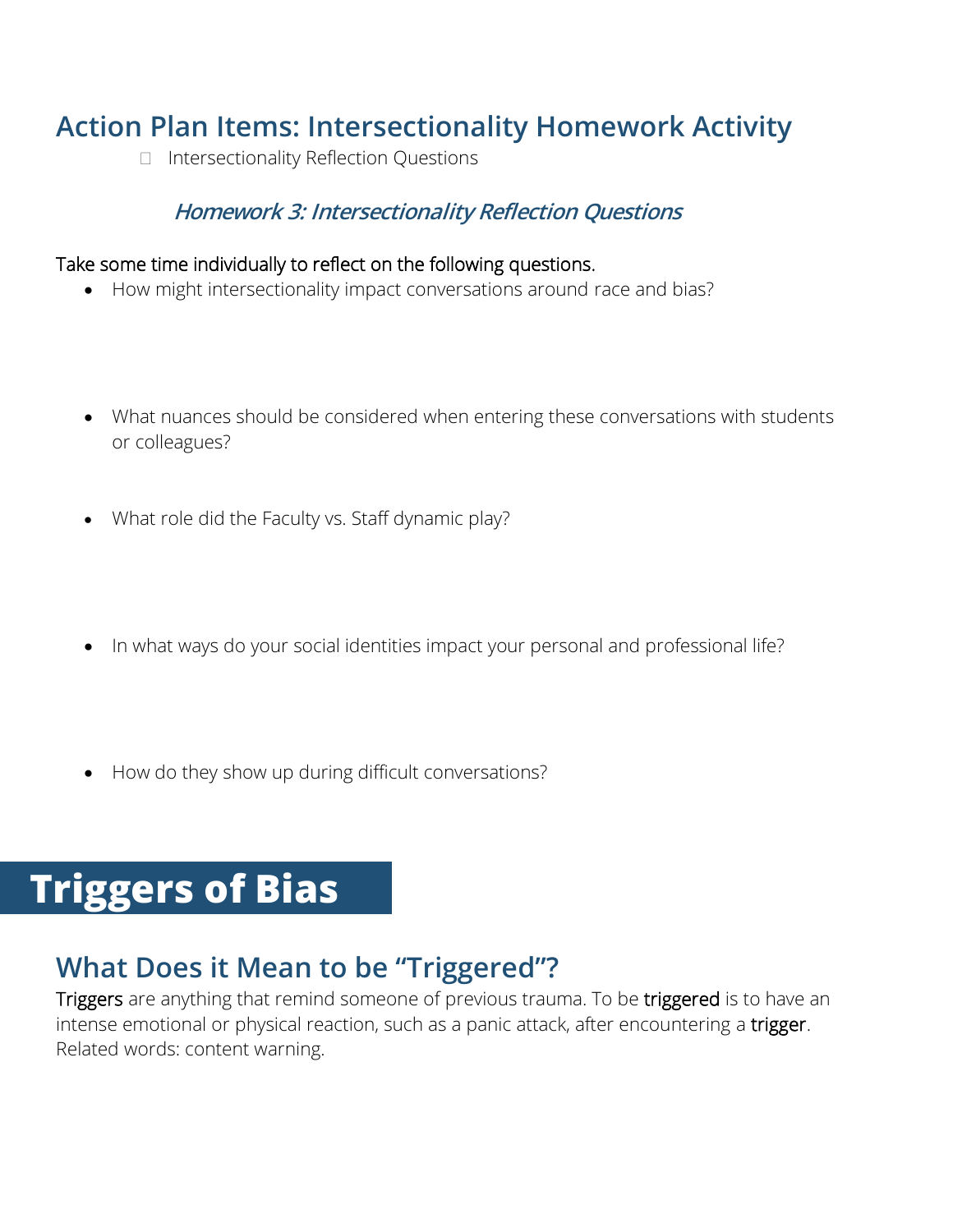## **Dialogue vs. Debate**

Our goal is to engage in healthy and meaningful dialogue, not debate. So how does one tell the difference?

- Dialogue is collaborative: two or more sides work together toward common understanding.
	- o *Debate is oppositional: two sides oppose each other and attempt to prove each other wrong.*
- In dialogue, finding common ground is the goal.
	- o *In debate, winning is the goal.*
- In dialogue, one listens to the other side(s) in order to understand, find meaning and find agreement.
	- o *In debate, one listens to the other side in order to find flaws and to counter its arguments.*
- Dialogue enlarges and possibly changes a participant's point of view.
	- o *Debate affirms a participant's own point of view.*
- Dialogue reveals assumptions for re-evaluation.
	- o *Debate defends assumptions as truth.*
- Dialogue causes introspection on one's own position.
	- o *Debate causes critique of the other position.*
- Dialogue opens the possibility of reaching a better solution than any of the original solutions.
	- o *Debate defends one's own positions as the best solution and excludes other solutions.*
- Dialogue creates an open-minded attitude: an openness to being wrong and an openness to change.
	- o *Debate creates a close-minded attitude, a determination to be right.*
- In dialogue, one submits one's best thinking, knowing that other people's reflections will help improve it rather than destroy it.
	- o *In debate, one submits one's best thinking and defends it against challenge to show that it is right.*
- Dialogue calls for temporarily suspending one's beliefs.
	- o *Debate calls for investing wholeheartedly in one's beliefs.*
- In dialogue, one searches for basic agreements.
	- o *In debate, one searches for glaring differences.*
- In dialogue one searches for strengths in the other positions.
	- o *In debate one searches for flaws and weaknesses in the other position.*
- Dialogue involves a real concern for the other person and seeks to not alienate or offend.  $\Box$ 
	- o *Debate involves a countering of the other position without focusing on feelings or relationship and often belittles or deprecates the other person.*
- Dialogue assumes that many people have pieces of the answer and that together they can put them into a workable solution.
	- o *Debate assumes that there is a right answer and that someone has it.*
- Dialogue remains open-ended.
	- o *Debate implies a conclusion.*

*Adapted from a paper prepared by Shelley Berman, which was based on discussions of the Dialogue Group of the Boston Chapter of Educators for Social Responsibility (ESR).*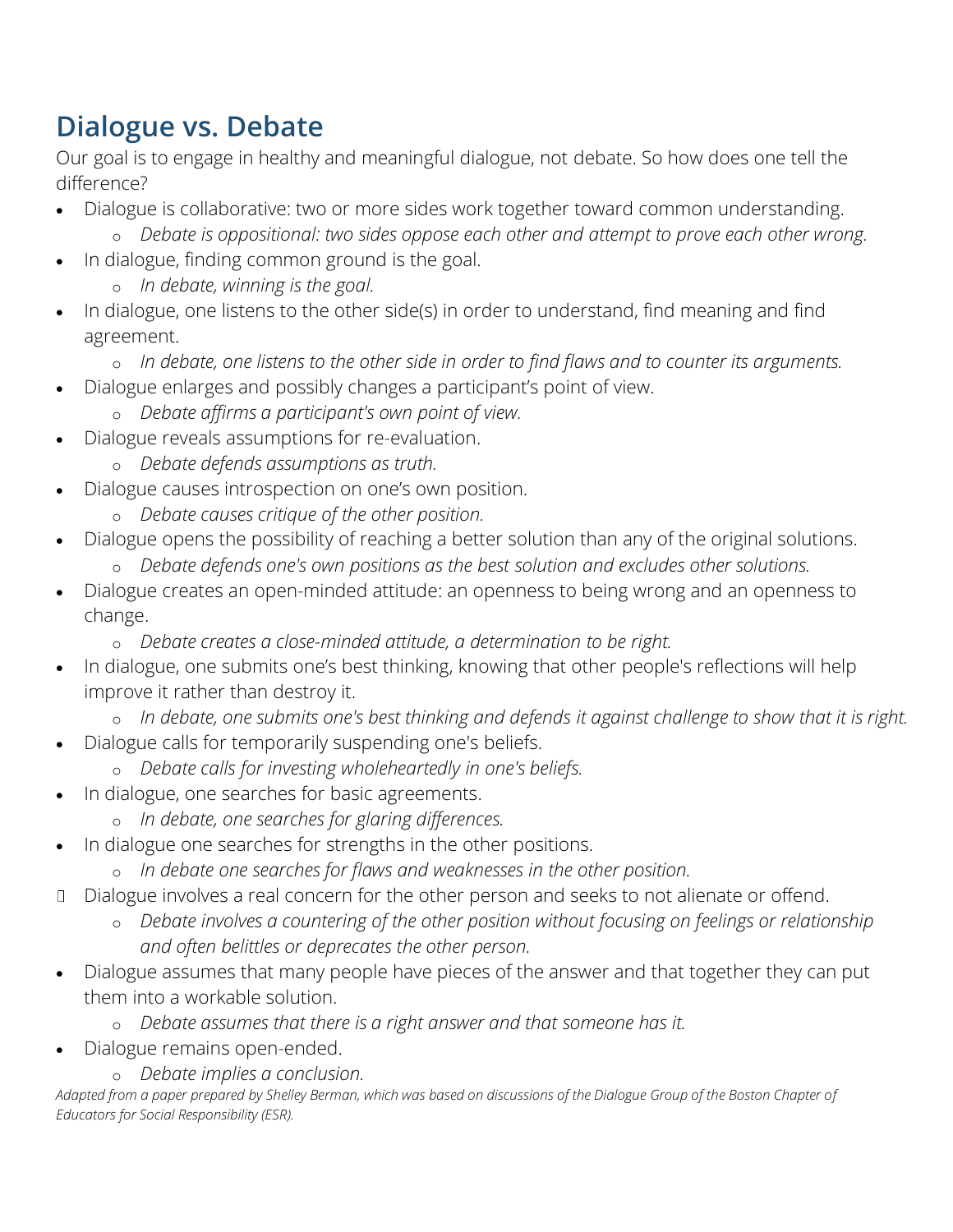### **Identifying Triggers**

Bias incidents are easy to identify in hindsight, but how can we recognize the signs of bias in real time? Here are some tips to help you recognize when you are being triggered:

- 1. Notice that you are having a strong internal reaction.
- 2. Notice that your reaction is disproportionate to the overall content of the conversation.
- 3. Notice that your perspective is debatable.
- 4. Notice that others have grown silent or are debating intensely.

### **Uncomfortable Conversation Scenario Activity 2**

Thinking back to the Uncomfortable Conversation Scenario, what trigger responses showed up for each person involved?

| Shana Stanford    |  |
|-------------------|--|
| Angela Harvard    |  |
| Raphael Princeton |  |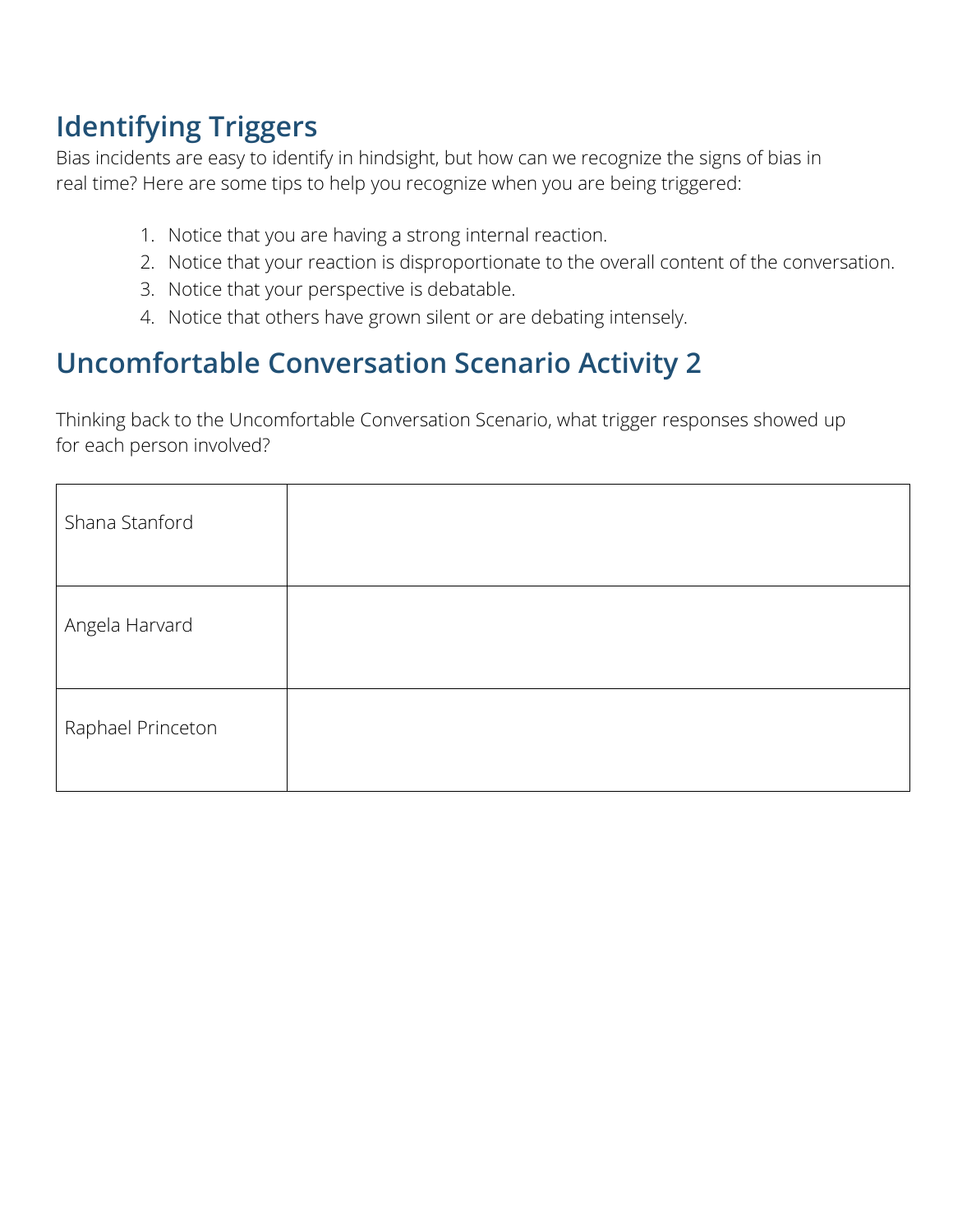#### **Action Plan Items: Triggers of Bias Homework Activity**

- □ Identifying Triggers of Bias Reflection Questions
- □ Trigger Response Questions

#### **Homework 4: Triggers of Bias Reflection Questions**

• Have you reflected on any other signs not mentioned in the list above? If so, describe them below:

• How can we engage in conversations in a non-triggering way?

• What steps can we take to remove our defensive posture and come to the table ready to effectively listen and learn with, and from, one another?

• When should you step up and when should you step back during these dialogues?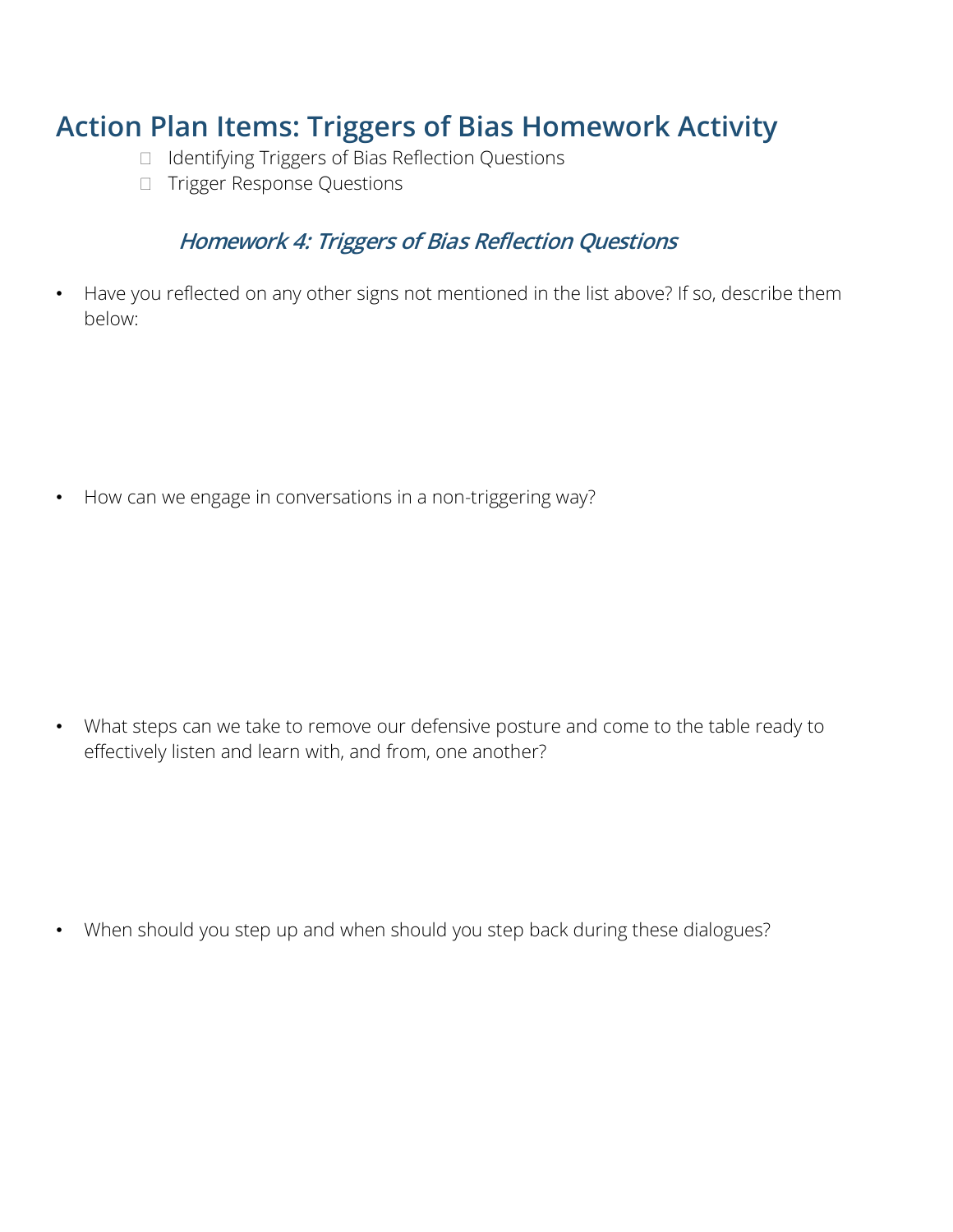### **Cues That You Are Defending/Leaning into Your Bias**

If you are engaging in a conversation and it is stated or suggested that you are displaying bias, how can your own justifications make you seem more biased rather than less biased?

- 1. Excuses Required When describing your reaction you find yourself volunteering excuses or being asked to explain yourself.
- 2. Fear of Judgment You are more concerned with what people will think of you than resolving the situation itself.
	- Responses like, "I don't have a racist bone in my body" or "I'm not the enemy here", etc.

#### **Homework 5: Trigger Response Questions**

Have you witnessed any other bias defense tactics? If so, describe them below:

Instead of defending your bias, what else could you do remain engaged in a difficult conversation?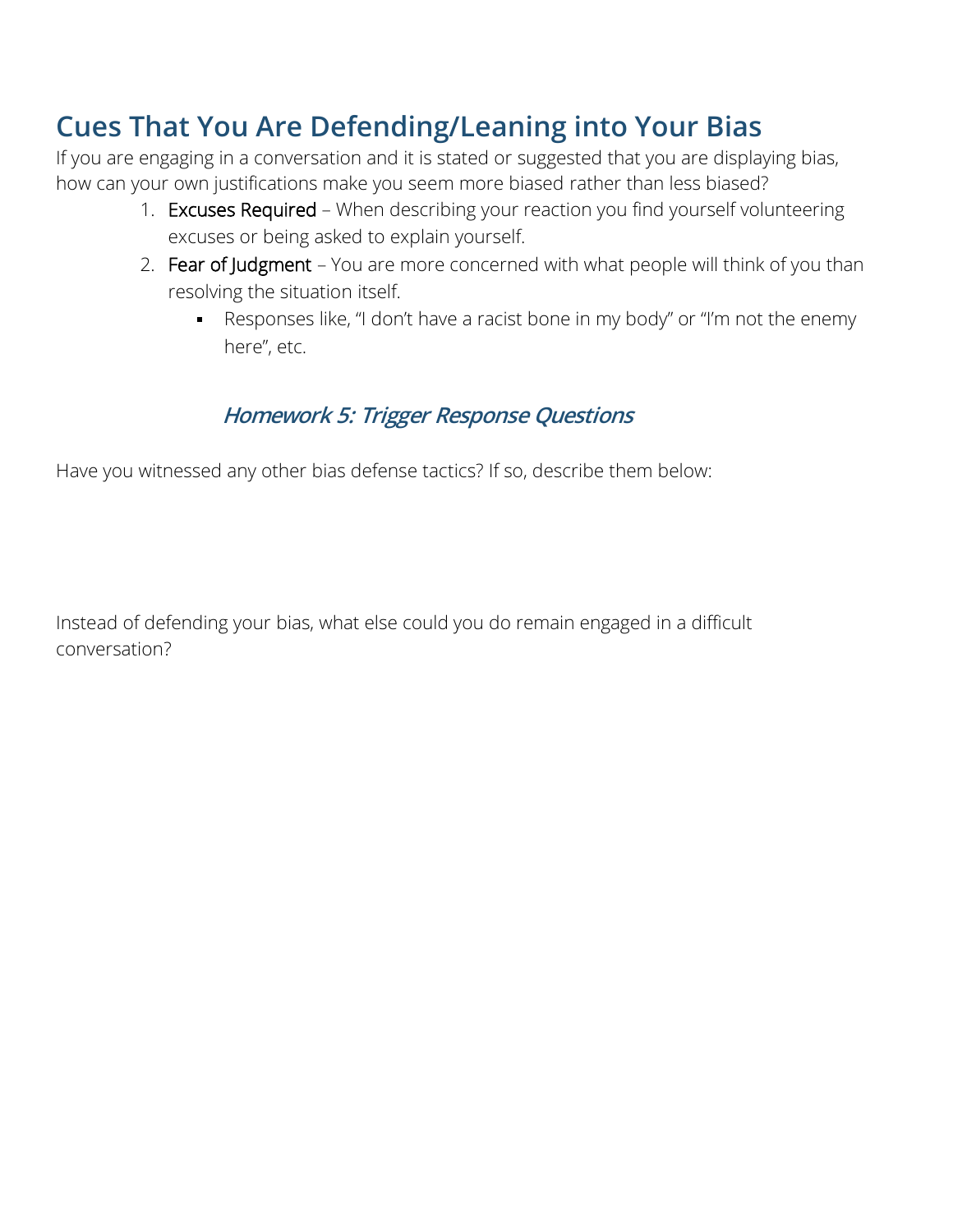## **Unpacking Bias**

## **Moving Forward and Unpacking Bias**

- Accept that bias is a part of life
- Acknowledge what you're feeling
- Experience what you're feeling
- State what you're feeling... Every. Single. Time.

## **Revisiting the Scenario at Equity U: A More Productive Uncomfortable Conversation**

During a conversation related to a campus budget meeting, Shana, Angela, and Raphael debrief and try to think of ways they can work together to increase student enrollment. Read their conversation below and consider the differences in how they each showed up compared to the initial example.

Shana: I'm thinking about reaching out to Admissions to ask if their recruitment team could increase their engagement with some of the local high schools where we place our student teaching interns. We really haven't done everything possible to tap into our local market. Ang, how many additional students would we need to enroll to add \$1 million to the budget? Angela: Well, I don't think recruiting at our local high schools will work. Shana: Why not?

Angela: Well, you know- most of the high schools here are very urban and we don't have the academic support structures in place to be able to cater to their needs. Right Raphael? Raphael: I'm not sure what you mean.

- Shana: I'm also confused. I don't think you mean any harm, but it sounds like you're suggesting that students of color can't do well here academically. Is that what you believe? Angela: No, I didn't say anything about students of color.
- Shana: Well, you didn't explicitly say students of color, but most of those students are students of color. So, if I'm misunderstanding, please clarify for me because this conversation could easily take a very unfortunate turn.
- Angela: Ok, I admit that I do know that most of the students in our local high schools are students of color, but it's not their race that makes me feel like we can't support them. I can see how it could be interpreted in that way, but I promise that's not what I meant. Shana: So, what did you mean?

Angela: To me this is a class issue, not a race issue. Many of our local schools are underfunded and don't have the same rigorous academic preparation as many of the schools we currently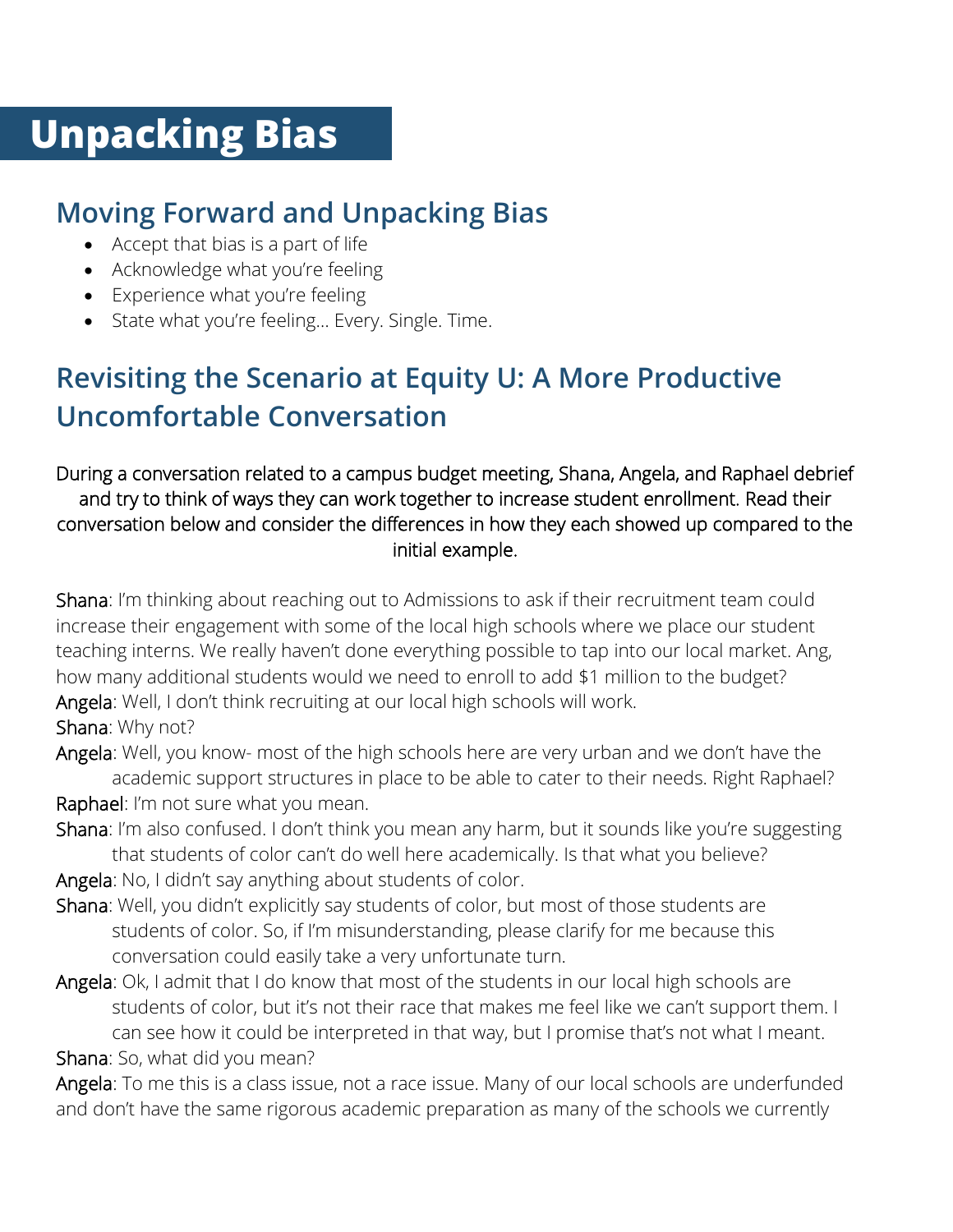recruit from. Ethically, it would be wrong for us to take these students money when we know they won't be successful.

Shana: I agree that ethically that would be wrong if we knew they wouldn't be successful, but we don't actually know that. Can you see how problematic it is that you dismissed my idea without any facts other than an assumption that students from "urban" schools who also happen to be students of color are so academically underprepared that they aren't worth our effort to recruit them.

Angela: I never said that!

Shana: Raphael – what did you hear her say?

Raphael: Well, she didn't say they wouldn't do well based on the color of their skin but, Ang, it did sound like you were suggesting that students from urban areas were less capable without any evidence other than where they are going to school. And, as you said earlier, it is known that most of the students in those schools are black and brown.

Angela: I can't believe that both of you just completely misinterpreted what I was saying. Shana: Well, if we both misinterpreted you, then can you consider that maybe your premise is flawed?

- Angela: \**takes a deep breath\** I want to try to explain myself, but I'm getting nervous that anything I say will only make it worse. I was only trying to help. I care about those kids, and I don't want to put them in a situation where they will be set up to fail.
- Shana: Ok. Let me stop you. The last sentence you said is where I am getting stuck and it's making it difficult for me to continue to give the benefit of the doubt. We have said multiple times that until we actually look at their academic records, we have no way of knowing if the students from local high schools are prepared and yet you keep stating that they are not good candidates as if it is a known fact. Do you believe that students from similarly resourced schools in rural communities are also not worth our effort? Because we spend quite a bit of time and money recruiting from those schools and you've never mentioned it.
- Angela: I've never thought of it that way. This conversation is making me feel judged and I was sincerely just trying to be compassionate.
- Raphael: It's ok, Angela I know this may be hard to hear, but I appreciate you being willing to listen without being defensive. I think what Shana is trying to convey is that your comments, at face value, were hurtful and could have a negative impact whether or not that was your intent.

Angela: I understand, but I have to admit that I really do want to defend myself. Saying that race was a factor in my comment is really hurtful.

Raphael: Angie, no offense but if us reflecting back to you what we heard is hurtful, imagine how it felt to absorb it. I don't mean to minimize your feelings, but right now I think it would be better to focus on identifying and correcting anything that may subconsciously make you assume that students from urban areas are not worth our outreach. Even if you believe it came from a compassionate place, that compassion feels condescending.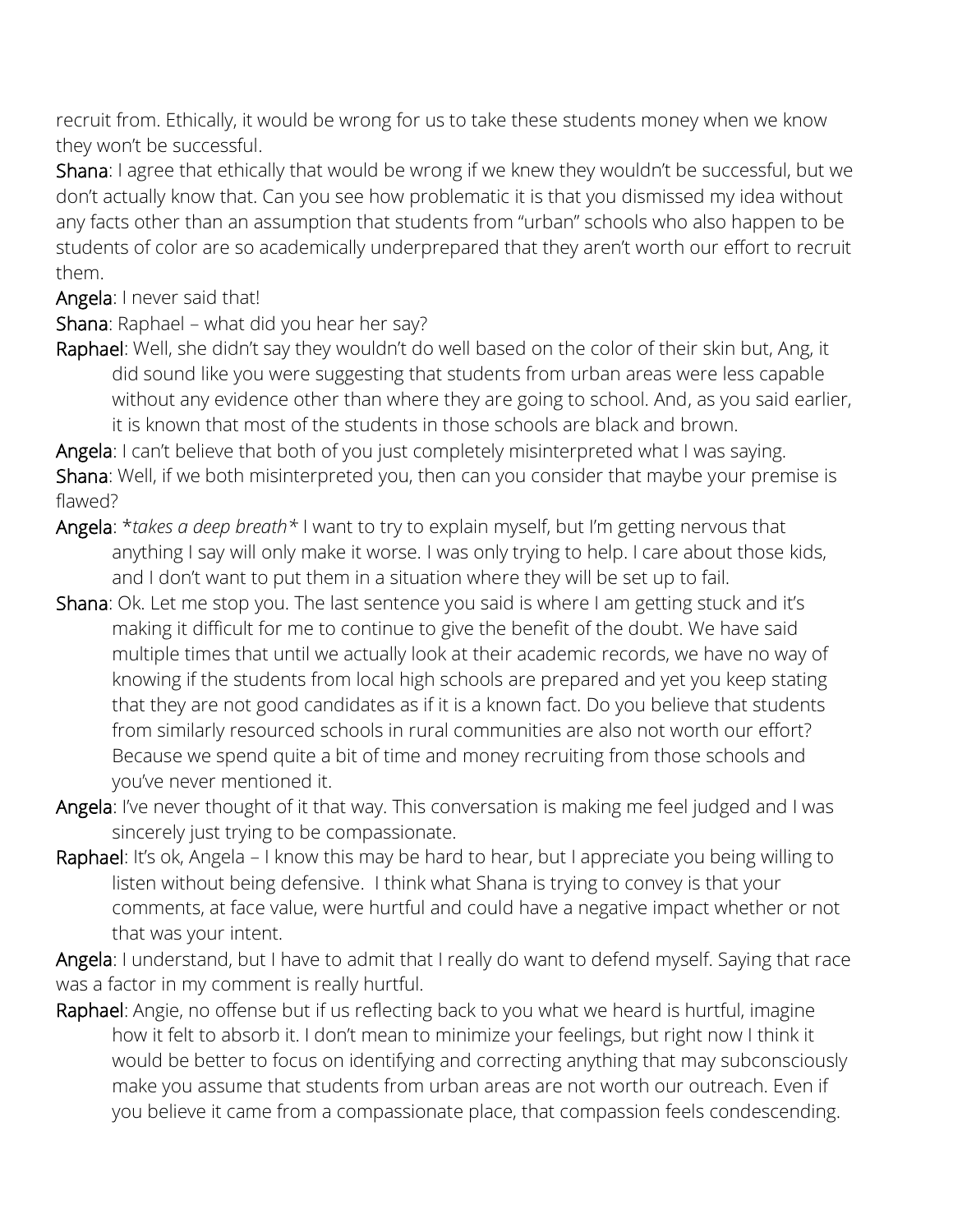- Angela: You guys are putting words in my mouth again. I never said they aren't worth our time. Maybe we should just end this conversation. Shana, the answer to your original question is 78. 78 students would add \$1million to our budget.
- Raphael: Please don't shut down. If you really want to get on the same page with us, I think we need to continue to talk this out.
- Shana: Raph maybe we should stop here. We've given her a lot to think about and she may need time to process. Thank you for the number, Ang. If you really want to stop right now, would you be willing to revisit this conversation during our next lunch meeting?

Angela: Shana – are you saying you want to continue to discuss this until I agree with you?

Shana: I'm saying this conversation has revealed something that is making me a little uncomfortable so, yes, I'd like to continue to discuss it. Not necessarily until you agree, but at least until we all feel heard and understood.

Angela: What do you mean? What has been revealed? I feel less "seen" in this conversation than I ever have. But I do trust you both and it is important to me that I understand and am understood. Thank you for giving me some time to process and thanks for giving me some grace.

Shana: Of course. These conversations are always unexpected and are never easy, but they are always worth it.

#### Processing Space: Take a moment and use the space below to write down 2-3 words that describe what emotions you felt while reading the updated conversation.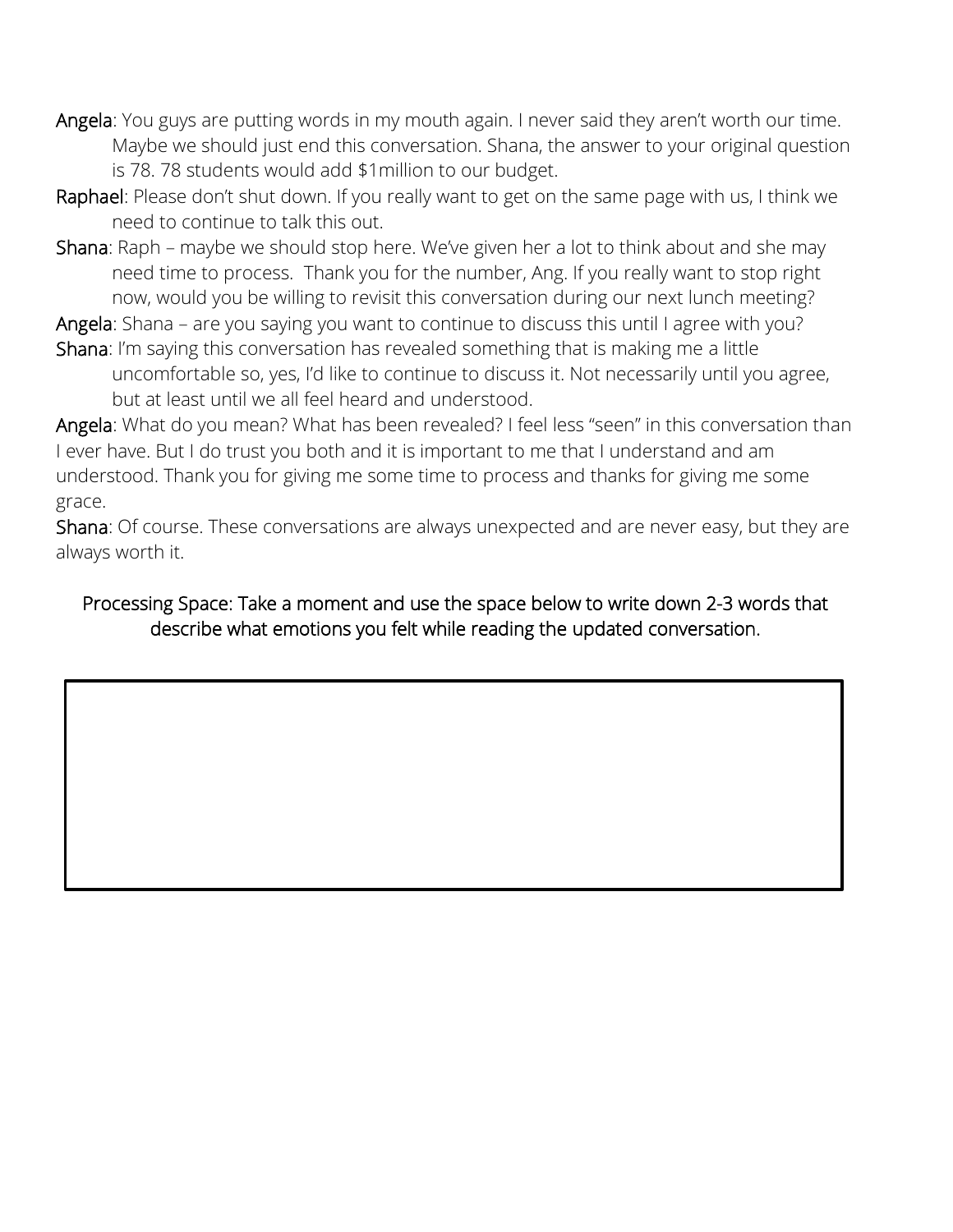## **Uncomfortable Conversation Scenario Activity 3**

After reading the updated conversation, consider the differences of how the participants showed up compared to the earlier example. Where did you see the participants push through their biases?

| Shana Stanford    |  |
|-------------------|--|
| Angela Harvard    |  |
| Raphael Princeton |  |

#### **Action Plan Items: Unpacking Bias Homework Activity**

- □ Unpacking your Bias
- Getting Vulnerable

#### **Homework 6: Unpacking your Bias**

#### ACCEPT

#### Accept the reality that sometimes you act in ways that are rooted in bias AND that bias within you is not always benign.

Take some time and list examples of your own behavior that has been rooted in bias.

Ex. When I saw a Black woman walk into a store with a very large purse, I watched her to see if she would steal.

#### ACKNOWLEDGE AND EXPERIENCE

When you notice your behavior is being influenced by bias, rather than focusing on shame, just consider what you're feeling and try to identify the origin of the bias.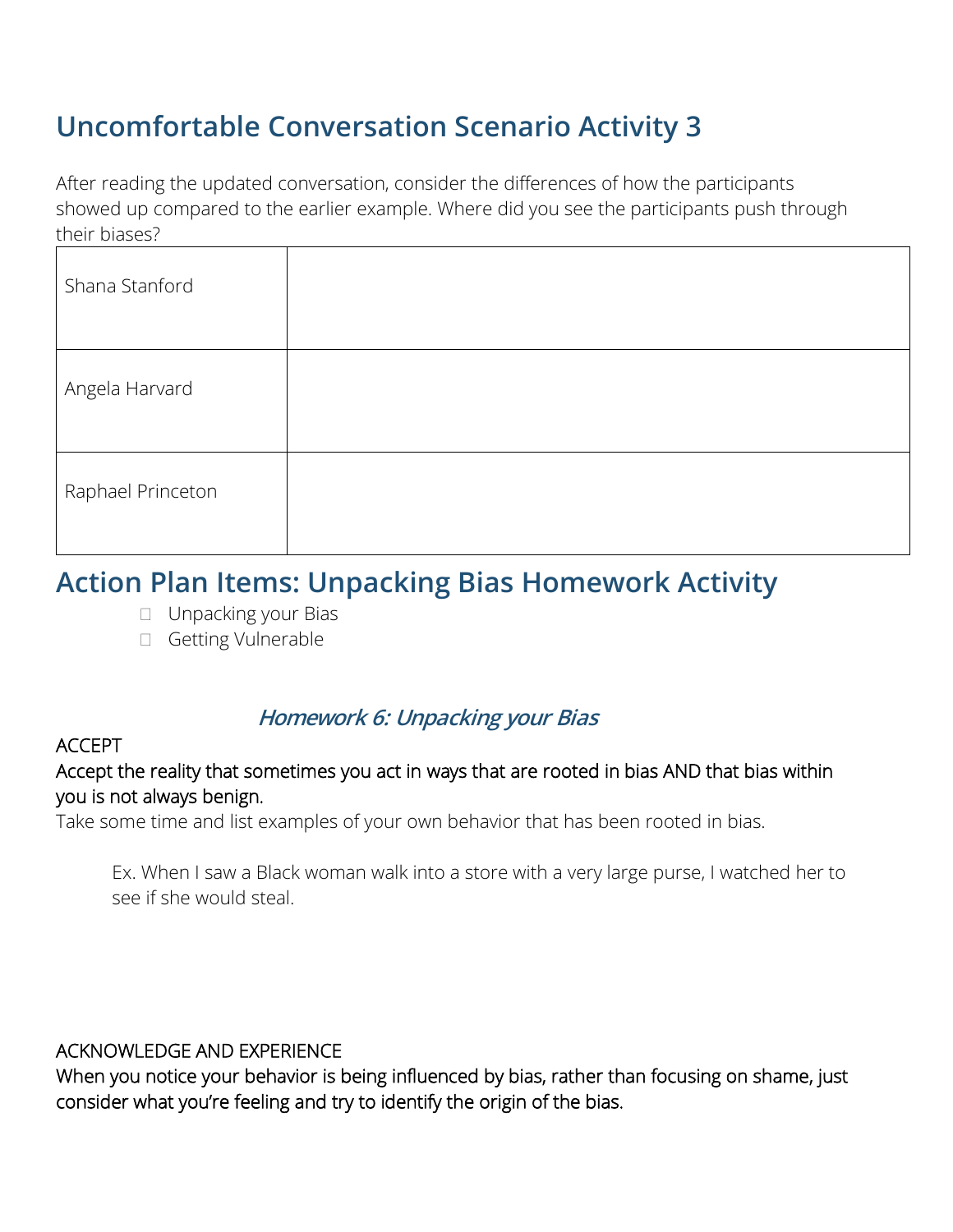Take some time and try to put into words what bias *feels* like.

#### VERBALIZE IT Practice verbalizing the bias that is infiltrating your thought process.

Take some time and practice how you might describe your bias in real time.

Ex. I am uncomfortable in this neighborhood. My bias is that I usually associate this community with crime.

#### **Homework 7: Vulnerability**

#### Practice Being Honest with Yourself

- Identify the false notions you have adopted to protect yourself from the hurtful reality of your own bias.
- If racism, bias, prejudice, etc. were still socially acceptable would you be here?
- What are you most afraid of as it relates to engaging in conversations around bias and racism?
- If you could wave a magic wand, how would you address the racial bias of others?
- If you could wave a magic wand, how would you address your own racial bias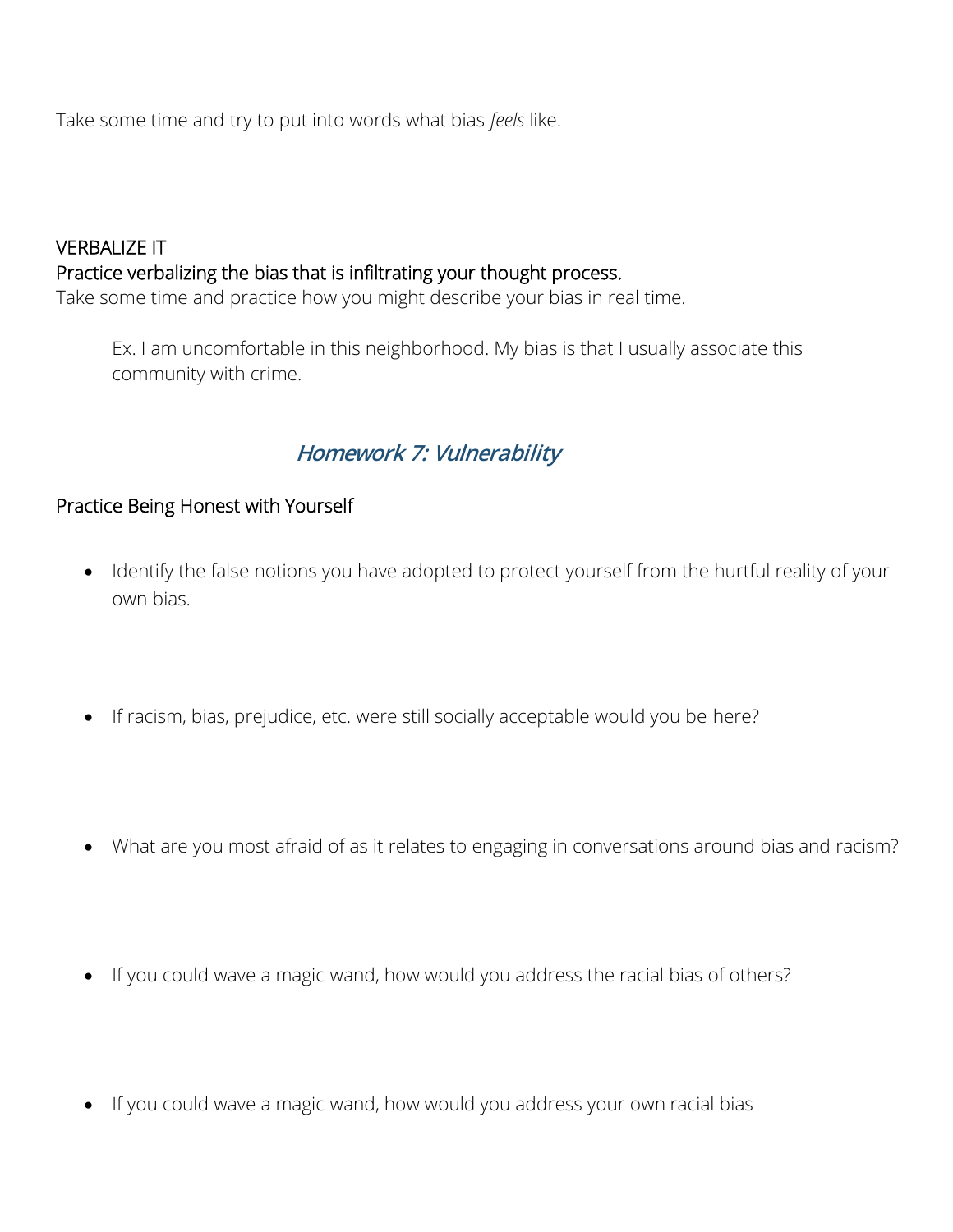#### **Your Action Plan**

#### Use this space to track your progress as you work your way through the different homework activities and identify your next steps.

- □ How Does My Privilege Turn into Bias?
- □ How Does it Feel When It Happens to You?
- Intersectionality Reflection Questions
- Identifying Triggers of Bias Reflection Questions
- □ Trigger Response Questions
- Unpacking your Bias
- Getting Vulnerable

| $\Box$ |  |  |
|--------|--|--|
| $\Box$ |  |  |
| $\Box$ |  |  |
| $\Box$ |  |  |
| Ιj     |  |  |